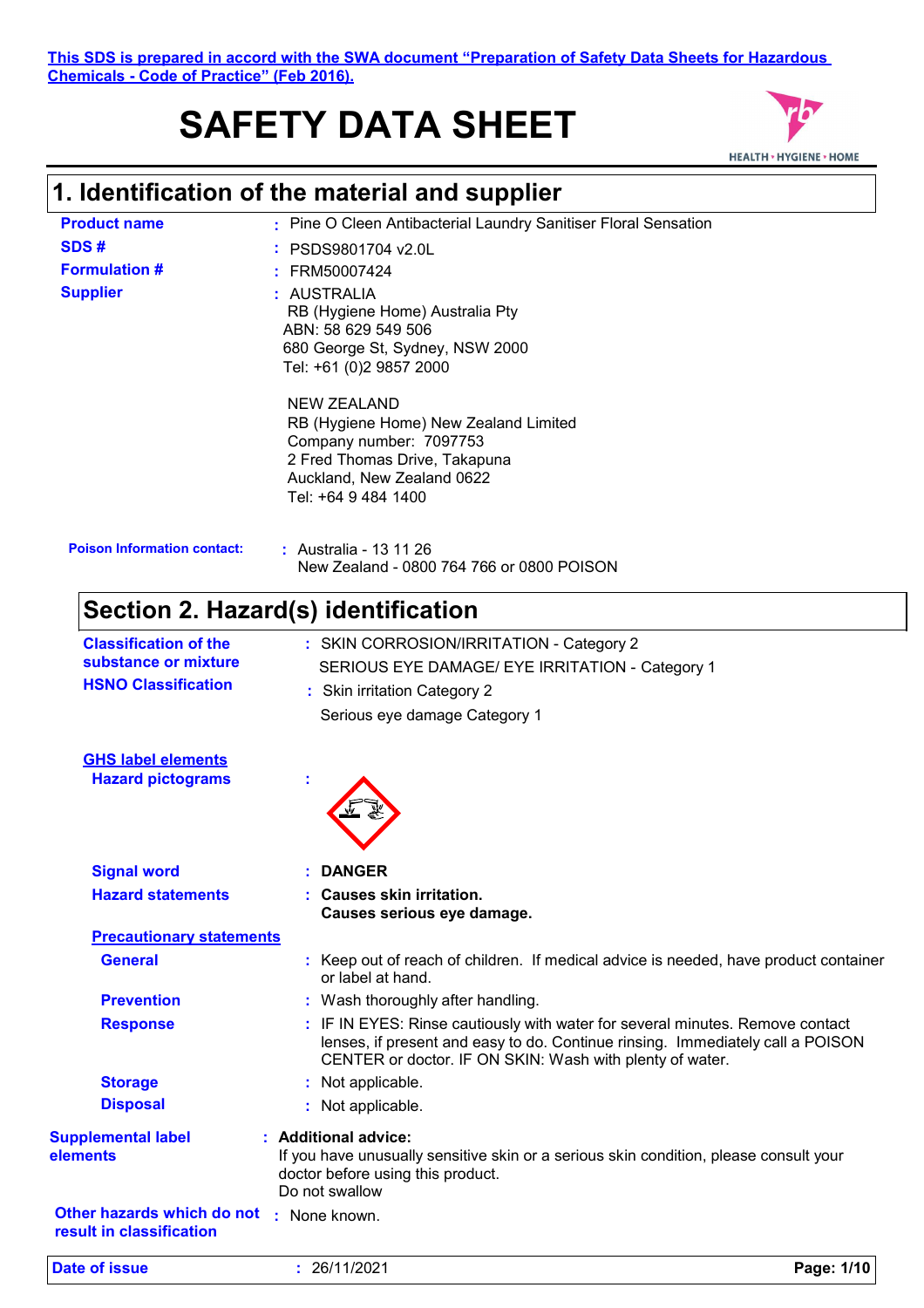### **Section 3. Composition and ingredient information**

**Substance/mixture :**

: Mixture

| Ingredient name                  | $%$ (w/w) | <b>CAS number</b> |
|----------------------------------|-----------|-------------------|
| Didecyldimethylammonium chloride | 1.6≥      | 7173-51-5         |
| Benzalkonium Chloride            | ≤1        | 68424-85-1        |

 **Other Non-hazardous ingredients to 100%**

**Occupational exposure limits, if available, are listed in Section 8.**

### **Section 4. First aid measures**

| <b>Eye contact</b>  | : Get medical attention immediately. Call a poison center or physician. Immediately<br>flush eyes with plenty of water, occasionally lifting the upper and lower eyelids.<br>Check for and remove any contact lenses. Continue to rinse for at least 10 minutes.<br>Chemical burns must be treated promptly by a physician.                                                                                                                                                                                                                                                                                                                                                                                                                                                                                                                                                                                     |
|---------------------|-----------------------------------------------------------------------------------------------------------------------------------------------------------------------------------------------------------------------------------------------------------------------------------------------------------------------------------------------------------------------------------------------------------------------------------------------------------------------------------------------------------------------------------------------------------------------------------------------------------------------------------------------------------------------------------------------------------------------------------------------------------------------------------------------------------------------------------------------------------------------------------------------------------------|
| <b>Inhalation</b>   | : Get medical attention immediately. Call a poison center or physician. Remove<br>victim to fresh air and keep at rest in a position comfortable for breathing. If it is<br>suspected that fumes are still present, the rescuer should wear an appropriate mask<br>or self-contained breathing apparatus. If not breathing, if breathing is irregular or if<br>respiratory arrest occurs, provide artificial respiration or oxygen by trained personnel.<br>It may be dangerous to the person providing aid to give mouth-to-mouth<br>resuscitation. If unconscious, place in recovery position and get medical attention<br>immediately. Maintain an open airway. Loosen tight clothing such as a collar, tie,<br>belt or waistband. In case of inhalation of decomposition products in a fire,<br>symptoms may be delayed. The exposed person may need to be kept under<br>medical surveillance for 48 hours. |
| <b>Skin contact</b> | : Get medical attention immediately. Call a poison center or physician. Flush<br>contaminated skin with plenty of water. Remove contaminated clothing and shoes.<br>Wash contaminated clothing thoroughly with water before removing it, or wear<br>gloves. Continue to rinse for at least 10 minutes. Chemical burns must be treated<br>promptly by a physician. Wash clothing before reuse. Clean shoes thoroughly<br>before reuse.                                                                                                                                                                                                                                                                                                                                                                                                                                                                           |
| <b>Ingestion</b>    | : Get medical attention immediately. Call a poison center or physician. Wash out<br>mouth with water. Remove dentures if any. Remove victim to fresh air and keep at<br>rest in a position comfortable for breathing. If material has been swallowed and the<br>exposed person is conscious, give small quantities of water to drink. Stop if the<br>exposed person feels sick as vomiting may be dangerous. Do not induce vomiting<br>unless directed to do so by medical personnel. If vomiting occurs, the head should<br>be kept low so that vomit does not enter the lungs. Chemical burns must be treated<br>promptly by a physician. Never give anything by mouth to an unconscious person.<br>If unconscious, place in recovery position and get medical attention immediately.<br>Maintain an open airway. Loosen tight clothing such as a collar, tie, belt or<br>waistband.                          |

**Most important symptoms/effects, acute and delayed**

| <b>Potential acute health effects</b> |                                                     |  |
|---------------------------------------|-----------------------------------------------------|--|
| Eye contact                           | : Causes serious eye damage.                        |  |
| <b>Inhalation</b>                     | : No known significant effects or critical hazards. |  |
| <b>Skin contact</b>                   | : Causes skin irritation.                           |  |
| <b>Ingestion</b>                      | : No known significant effects or critical hazards. |  |
| <b>Over-exposure signs/symptoms</b>   |                                                     |  |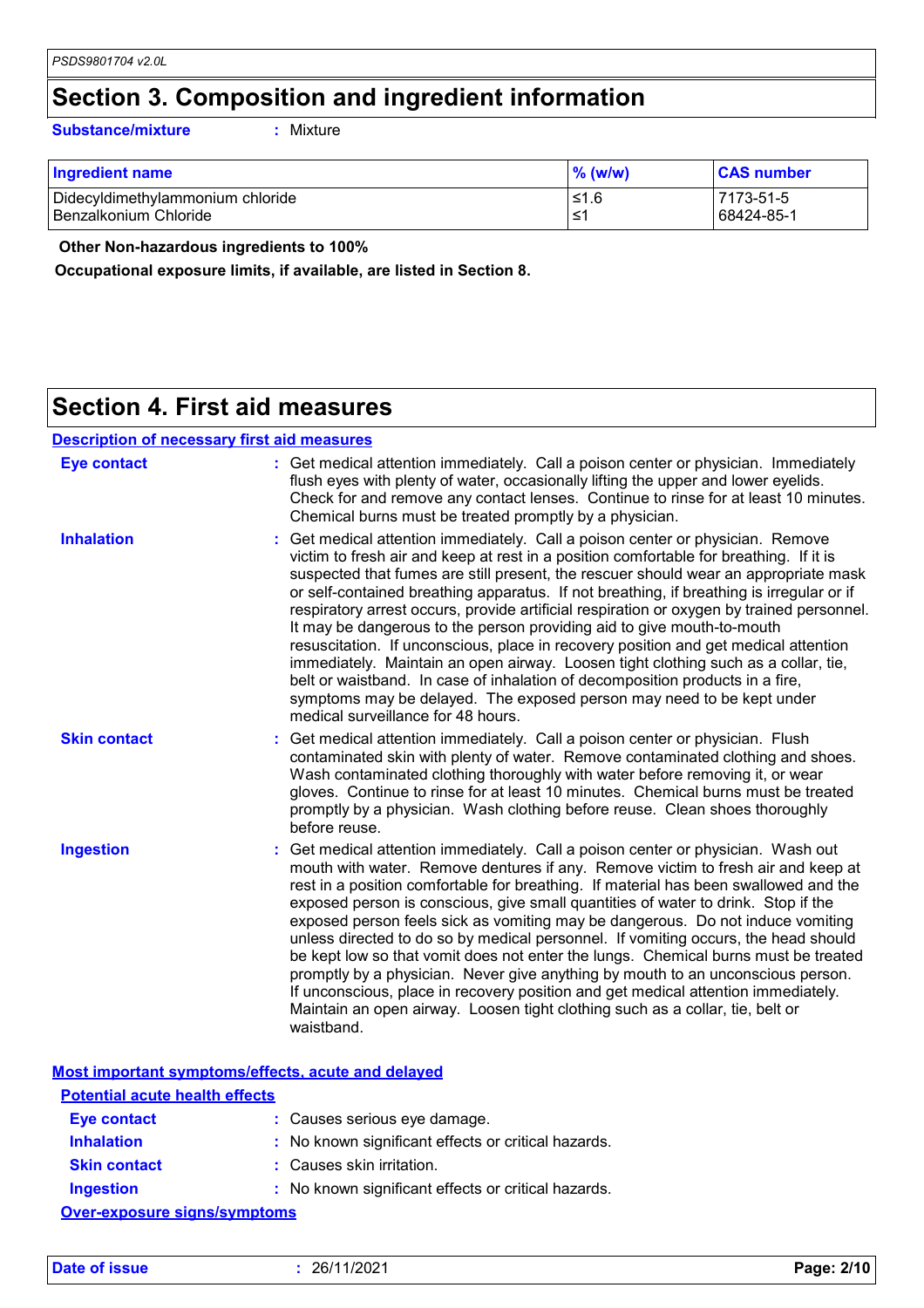### **Section 4. First aid measures**

| <b>Eye contact</b>                | : Adverse symptoms may include the following:<br>pain<br>watering<br>redness                                                                                                                                                                                                                                                                                                                                    |
|-----------------------------------|-----------------------------------------------------------------------------------------------------------------------------------------------------------------------------------------------------------------------------------------------------------------------------------------------------------------------------------------------------------------------------------------------------------------|
| <b>Inhalation</b>                 | : No specific data.                                                                                                                                                                                                                                                                                                                                                                                             |
| <b>Skin contact</b>               | : Adverse symptoms may include the following:<br>pain or irritation<br>redness<br>blistering may occur                                                                                                                                                                                                                                                                                                          |
| <b>Ingestion</b>                  | : Adverse symptoms may include the following:<br>stomach pains                                                                                                                                                                                                                                                                                                                                                  |
|                                   | <u>Indication of immediate medical attention and special treatment needed, if necessary</u>                                                                                                                                                                                                                                                                                                                     |
| <b>Notes to physician</b>         | : In case of inhalation of decomposition products in a fire, symptoms may be delayed.<br>The exposed person may need to be kept under medical surveillance for 48 hours.                                                                                                                                                                                                                                        |
| <b>Specific treatments</b>        | : No specific treatment.                                                                                                                                                                                                                                                                                                                                                                                        |
| <b>Protection of first-aiders</b> | : No action shall be taken involving any personal risk or without suitable training. If it<br>is suspected that fumes are still present, the rescuer should wear an appropriate<br>mask or self-contained breathing apparatus. It may be dangerous to the person<br>providing aid to give mouth-to-mouth resuscitation. Wash contaminated clothing<br>thoroughly with water before removing it, or wear gloves. |

**See toxicological information (Section 11)**

### **Section 5. Fire-fighting measures**

| <b>Extinguishing media</b>                                   |                                                                                                                                                                                                     |
|--------------------------------------------------------------|-----------------------------------------------------------------------------------------------------------------------------------------------------------------------------------------------------|
| <b>Suitable extinguishing</b><br>media                       | : Use an extinguishing agent suitable for the surrounding fire.                                                                                                                                     |
| <b>Unsuitable extinguishing</b><br>media                     | : None known.                                                                                                                                                                                       |
| <b>Specific hazards arising</b><br>from the chemical         | : No specific fire or explosion hazard.                                                                                                                                                             |
| <b>Hazardous thermal</b><br>decomposition products           | : Decomposition products may include the following materials:<br>carbon dioxide<br>carbon monoxide<br>nitrogen oxides<br>halogenated compounds                                                      |
| <b>Special protective actions</b><br>for fire-fighters       | : Promptly isolate the scene by removing all persons from the vicinity of the incident if<br>there is a fire. No action shall be taken involving any personal risk or without<br>suitable training. |
| <b>Special protective</b><br>equipment for fire-<br>fighters | : Fire-fighters should wear appropriate protective equipment and self-contained<br>breathing apparatus (SCBA) with a full face-piece operated in positive pressure<br>mode.                         |

### **Section 6. Accidental release measures**

#### **Personal precautions, protective equipment and emergency procedures**

| For non-emergency | : No action shall be taken involving any personal risk or without suitable training. |
|-------------------|--------------------------------------------------------------------------------------|
| personnel         | Evacuate surrounding areas. Keep unnecessary and unprotected personnel from          |
|                   | entering. Do not touch or walk through spilled material. Do not breathe vapor or     |
|                   | mist. Provide adequate ventilation. Wear appropriate respirator when ventilation is  |
|                   | inadequate. Put on appropriate personal protective equipment.                        |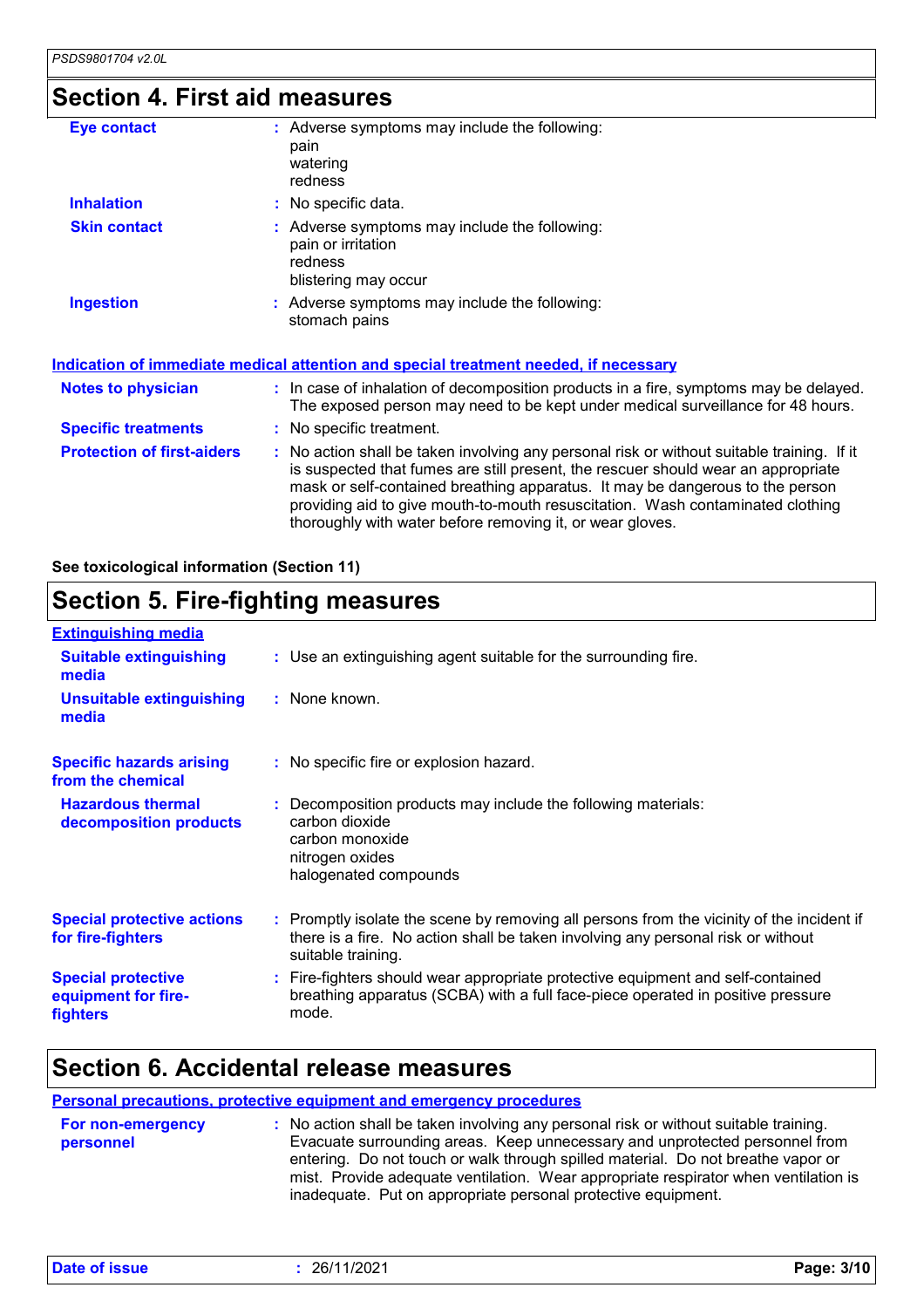### **Section 6. Accidental release measures**

| For emergency responders                              | : If specialized clothing is required to deal with the spillage, take note of any<br>information in Section 8 on suitable and unsuitable materials. See also the<br>information in "For non-emergency personnel".                                                                                                                                                                                                                                                                                                                                                                                                                                                                                               |
|-------------------------------------------------------|-----------------------------------------------------------------------------------------------------------------------------------------------------------------------------------------------------------------------------------------------------------------------------------------------------------------------------------------------------------------------------------------------------------------------------------------------------------------------------------------------------------------------------------------------------------------------------------------------------------------------------------------------------------------------------------------------------------------|
| <b>Environmental precautions</b>                      | : Avoid dispersal of spilled material and runoff and contact with soil, waterways,<br>drains and sewers. Inform the relevant authorities if the product has caused<br>environmental pollution (sewers, waterways, soil or air).                                                                                                                                                                                                                                                                                                                                                                                                                                                                                 |
| Methods and materials for containment and cleaning up |                                                                                                                                                                                                                                                                                                                                                                                                                                                                                                                                                                                                                                                                                                                 |
| <b>Small spill</b>                                    | : Stop leak if without risk. Move containers from spill area. Dilute with water and mop<br>up if water-soluble. Alternatively, or if water-insoluble, absorb with an inert dry<br>material and place in an appropriate waste disposal container. Dispose of via a<br>licensed waste disposal contractor.                                                                                                                                                                                                                                                                                                                                                                                                        |
| <b>Large spill</b>                                    | : Stop leak if without risk. Move containers from spill area. Approach release from<br>upwind. Prevent entry into sewers, water courses, basements or confined areas.<br>Wash spillages into an effluent treatment plant or proceed as follows. Contain and<br>collect spillage with non-combustible, absorbent material e.g. sand, earth,<br>vermiculite or diatomaceous earth and place in container for disposal according to<br>local regulations (see Section 13). Dispose of via a licensed waste disposal<br>contractor. Contaminated absorbent material may pose the same hazard as the<br>spilled product. Note: see Section 1 for emergency contact information and Section<br>13 for waste disposal. |

#### **See Section 1 for emergency contact information.**

**See Section 8 for information on appropriate personal protective equipment. See Section 13 for additional waste treatment information.**

### **Section 7. Handling and storage**

| <b>Precautions for safe handling</b>                                             |                                                                                                                                                                                                                                                                                                                                                                                                                                                                                                                                                                                                     |
|----------------------------------------------------------------------------------|-----------------------------------------------------------------------------------------------------------------------------------------------------------------------------------------------------------------------------------------------------------------------------------------------------------------------------------------------------------------------------------------------------------------------------------------------------------------------------------------------------------------------------------------------------------------------------------------------------|
| <b>Protective measures</b>                                                       | : Put on appropriate personal protective equipment (see Section 8). Do not get in<br>eyes or on skin or clothing. Do not breathe vapor or mist. Do not ingest. If during<br>normal use the material presents a respiratory hazard, use only with adequate<br>ventilation or wear appropriate respirator. Keep in the original container or an<br>approved alternative made from a compatible material, kept tightly closed when not<br>in use. Empty containers retain product residue and can be hazardous. Do not<br>reuse container.                                                             |
| <b>Advice on general</b><br>occupational hygiene                                 | : Eating, drinking and smoking should be prohibited in areas where this material is<br>handled, stored and processed. Workers should wash hands and face before<br>eating, drinking and smoking. Remove contaminated clothing and protective<br>equipment before entering eating areas. See also Section 8 for additional<br>information on hygiene measures.                                                                                                                                                                                                                                       |
| <b>Conditions for safe storage,</b><br>including any<br><i>incompatibilities</i> | : Store in accordance with local regulations. Store in original container protected<br>from direct sunlight in a dry, cool and well-ventilated area, away from incompatible<br>materials (see Section 10) and food and drink. Store locked up. Keep container<br>tightly closed and sealed until ready for use. Containers that have been opened<br>must be carefully resealed and kept upright to prevent leakage. Do not store in<br>unlabeled containers. Use appropriate containment to avoid environmental<br>contamination. See Section 10 for incompatible materials before handling or use. |

### **Section 8. Exposure controls and personal protection**

| <b>Control parameters</b>           |
|-------------------------------------|
| Australia                           |
| <b>Occupational exposure limits</b> |
| None.                               |
| <b>New Zealand</b>                  |

**Date of issue :** 26/11/2021 **Page: 4/10**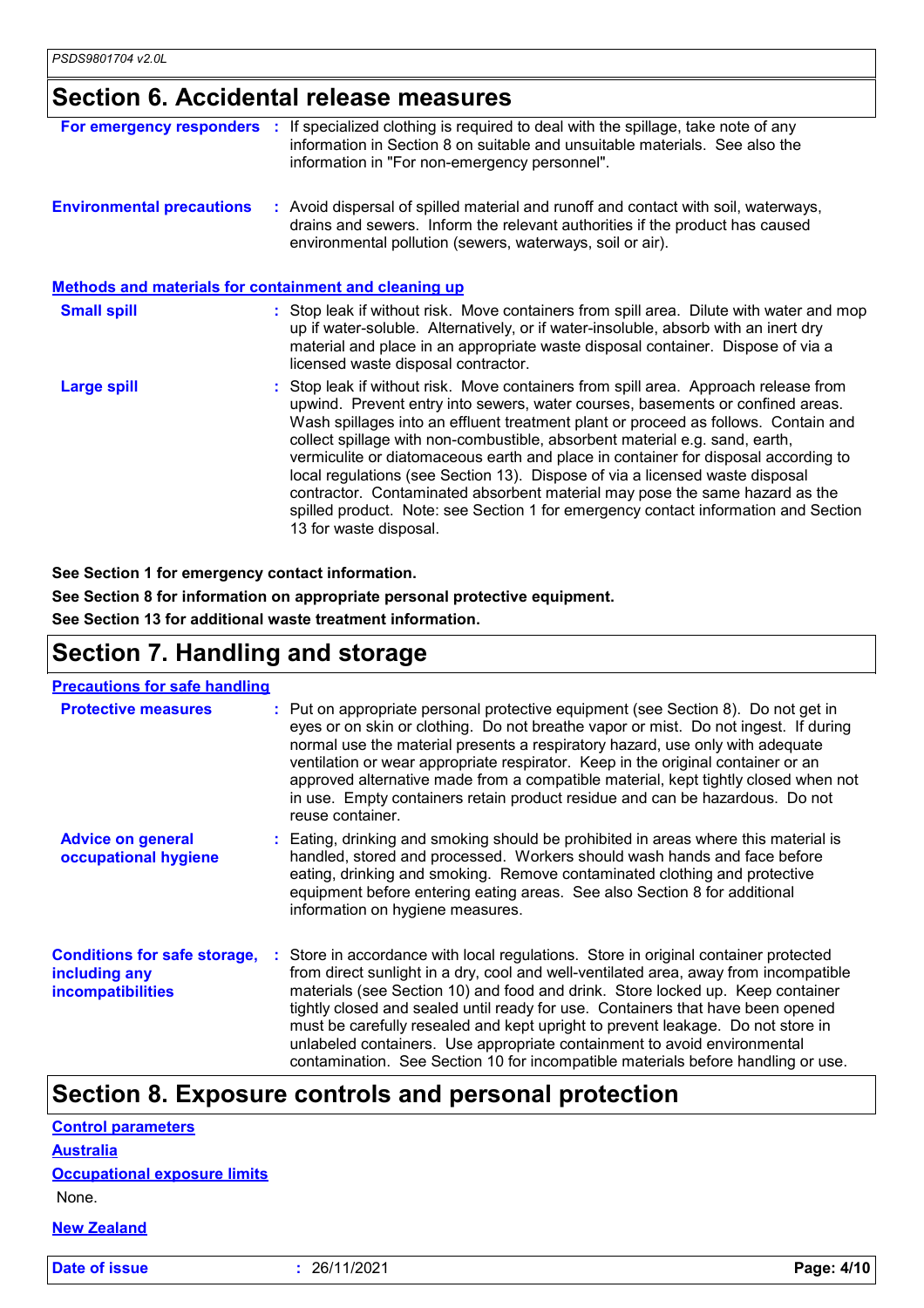## **Section 8. Exposure controls and personal protection**

| <b>Occupational exposure limits</b>               | : No exposure standard allocated.                                                                                                                                                                                                                                                                                                                                                                                                                         |
|---------------------------------------------------|-----------------------------------------------------------------------------------------------------------------------------------------------------------------------------------------------------------------------------------------------------------------------------------------------------------------------------------------------------------------------------------------------------------------------------------------------------------|
| <b>Appropriate engineering</b><br><b>controls</b> | : If user operations generate dust, fumes, gas, vapor or mist, use process enclosures,<br>local exhaust ventilation or other engineering controls to keep worker exposure to<br>airborne contaminants below any recommended or statutory limits.                                                                                                                                                                                                          |
| <b>Environmental exposure</b><br>controls         | Emissions from ventilation or work process equipment should be checked to ensure<br>they comply with the requirements of environmental protection legislation. In some<br>cases, fume scrubbers, filters or engineering modifications to the process<br>equipment will be necessary to reduce emissions to acceptable levels.                                                                                                                             |
| <b>Individual protection measures</b>             |                                                                                                                                                                                                                                                                                                                                                                                                                                                           |
| <b>Hygiene measures</b>                           | : Wash hands, forearms and face thoroughly after handling chemical products, before<br>eating, smoking and using the lavatory and at the end of the working period.<br>Appropriate techniques should be used to remove potentially contaminated clothing.<br>Wash contaminated clothing before reusing. Ensure that eyewash stations and<br>safety showers are close to the workstation location.                                                         |
| <b>Eye/face protection</b>                        | Safety eyewear complying with an approved standard should be used when a risk<br>assessment indicates this is necessary to avoid exposure to liquid splashes, mists,<br>gases or dusts. If contact is possible, the following protection should be worn,<br>unless the assessment indicates a higher degree of protection: chemical splash<br>goggles and/or face shield. If inhalation hazards exist, a full-face respirator may be<br>required instead. |
| <b>Skin protection</b>                            |                                                                                                                                                                                                                                                                                                                                                                                                                                                           |
| <b>Hand protection</b>                            | : Considering the parameters specified by the glove manufacturer, check during use<br>that the gloves are still retaining their protective properties. It should be noted that<br>the time to breakthrough for any glove material may be different for different glove<br>manufacturers. In the case of mixtures, consisting of several substances, the<br>protection time of the gloves cannot be accurately estimated.                                  |
| <b>Body protection</b>                            | : Personal protective equipment for the body should be selected based on the task<br>being performed and the risks involved and should be approved by a specialist<br>before handling this product.                                                                                                                                                                                                                                                       |
| <b>Other skin protection</b>                      | : Appropriate footwear and any additional skin protection measures should be<br>selected based on the task being performed and the risks involved and should be<br>approved by a specialist before handling this product.                                                                                                                                                                                                                                 |
| <b>Respiratory protection</b>                     | Based on the hazard and potential for exposure, select a respirator that meets the<br>appropriate standard or certification. Respirators must be used according to a<br>respiratory protection program to ensure proper fitting, training, and other important<br>aspects of use.                                                                                                                                                                         |
|                                                   | <b>Section 9. Physical and chemical properties</b>                                                                                                                                                                                                                                                                                                                                                                                                        |
| <b>Appearance</b>                                 |                                                                                                                                                                                                                                                                                                                                                                                                                                                           |

| Date of issue                                   | : 26/11/2021       | Page: 5/10 |
|-------------------------------------------------|--------------------|------------|
| <b>Vapor pressure</b>                           | : Not available.   |            |
| Lower and upper explosive<br>(flammable) limits | : Not available.   |            |
| <b>Flammability (solid, gas)</b>                | : Not available.   |            |
| <b>Evaporation rate</b>                         | : Not available.   |            |
| <b>Flash point</b>                              | : Not available.   |            |
| <b>Boiling point</b>                            | : Not available.   |            |
| <b>Melting point</b>                            | $:$ Not available. |            |
| pH                                              | $8 - 9$            |            |
| <b>Odor threshold</b>                           | : Not available.   |            |
| <b>Odor</b>                                     | : Not available.   |            |
| <b>Color</b>                                    | $:$ Blue.          |            |
| <b>Physical state</b>                           | $:$ Liquid.        |            |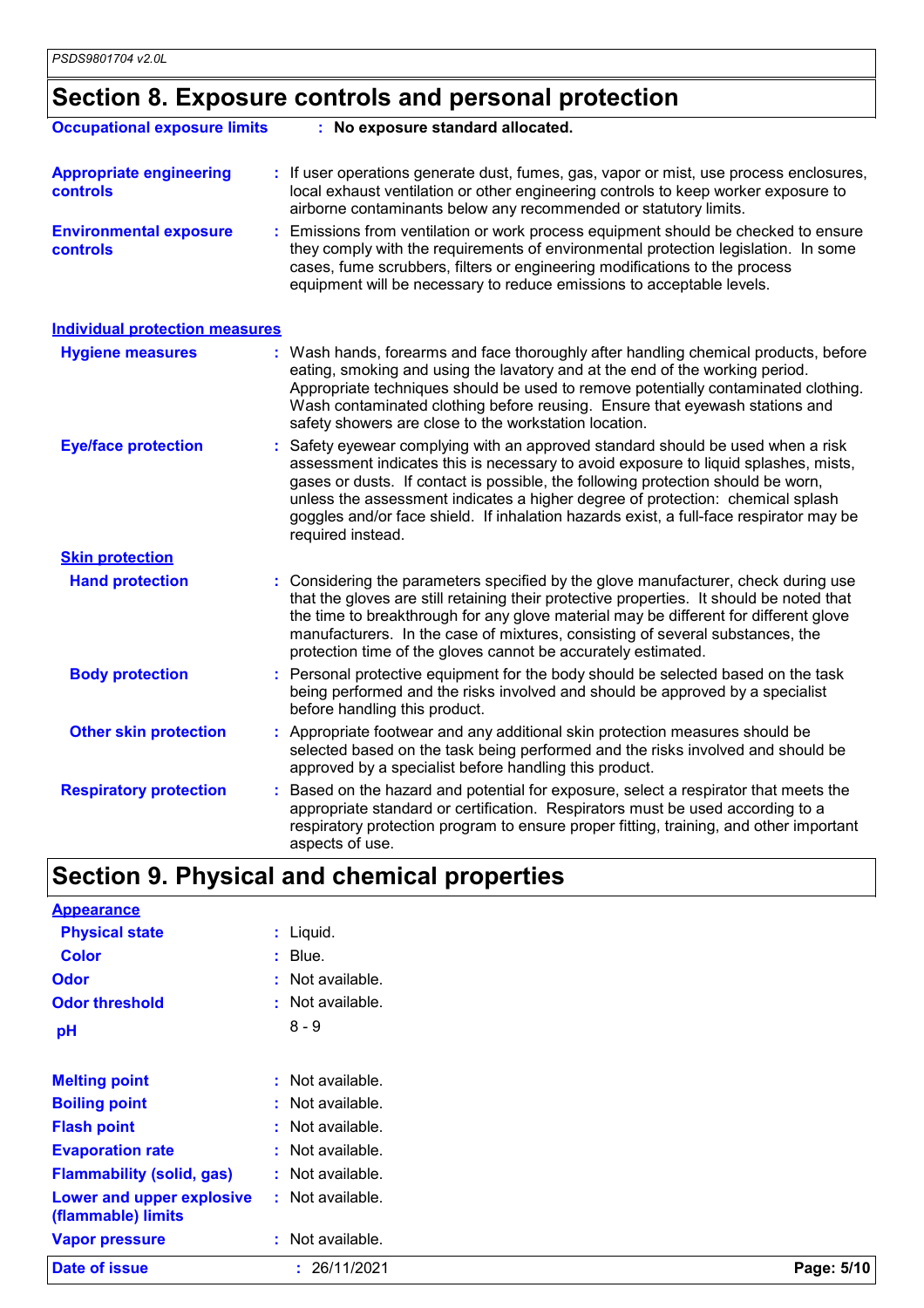### **Section 9. Physical and chemical properties**

| <b>Vapor density</b>                              | $:$ Not available. |
|---------------------------------------------------|--------------------|
| <b>Relative density</b>                           | : Not available.   |
| <b>Solubility</b>                                 | $:$ Not available. |
| <b>Solubility in water</b>                        | $:$ Not available. |
| <b>Partition coefficient: n-</b><br>octanol/water | $:$ Not available. |
| <b>Auto-ignition temperature.</b>                 | : Not available.   |
| <b>Decomposition temperature</b>                  | : Not available.   |
| <b>Viscosity</b>                                  | Not available.     |
| Flow time (ISO 2431)                              | : Not available.   |

### **Section 10. Stability and reactivity**

| <b>Reactivity</b>                            | : No specific test data related to reactivity available for this product or its ingredients.              |
|----------------------------------------------|-----------------------------------------------------------------------------------------------------------|
| <b>Chemical stability</b>                    | : The product is stable.                                                                                  |
| <b>Possibility of hazardous</b><br>reactions | : Under normal conditions of storage and use, hazardous reactions will not occur.                         |
| <b>Conditions to avoid</b>                   | : No specific data.                                                                                       |
| <b>Incompatible materials</b>                | : No specific data.                                                                                       |
| <b>Hazardous decomposition</b><br>products   | : Under normal conditions of storage and use, hazardous decomposition products<br>should not be produced. |

### **Section 11. Toxicological information**

### **Information on toxicological effects**

| <b>Product/ingredient name</b>             | <b>Result</b> | <b>Species</b> | <b>Dose</b> | <b>Exposure</b> |
|--------------------------------------------|---------------|----------------|-------------|-----------------|
| didecyldimethylammonium<br><b>chloride</b> | LD50 Oral     | Rat            | 84 mg/kg    |                 |

#### **Irritation/Corrosion**

| <b>Product/ingredient name</b>               | Result                 | <b>Species</b> | <b>Score</b> | <b>Exposure</b> | <b>Observation</b> |
|----------------------------------------------|------------------------|----------------|--------------|-----------------|--------------------|
| didecyldimethylammonium<br><b>I</b> chloride | Skin - Severe irritant | Rabbit         |              | 500 mg          |                    |

#### **Sensitization**

Not available.

#### **Mutagenicity**

Not available.

#### **Carcinogenicity**

Not available.

#### **Reproductive toxicity**

Not available.

#### **Teratogenicity**

Not available.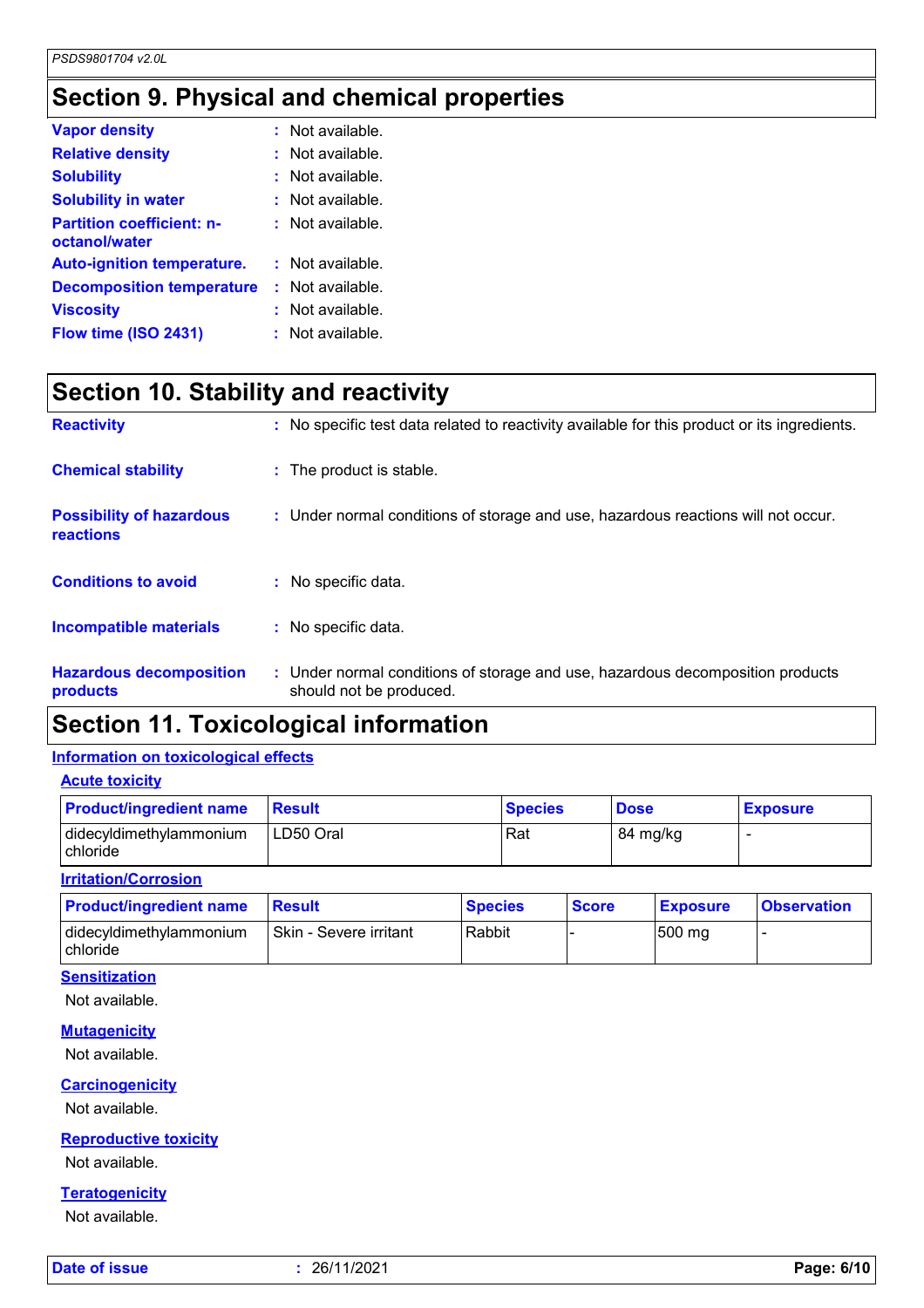### **Section 11. Toxicological information**

| <b>Specific target organ toxicity (single exposure)</b><br>Not available.   |                                                                                                        |
|-----------------------------------------------------------------------------|--------------------------------------------------------------------------------------------------------|
| <b>Specific target organ toxicity (repeated exposure)</b><br>Not available. |                                                                                                        |
| <b>Aspiration hazard</b><br>Not available.                                  |                                                                                                        |
| <b>Information on the likely</b><br>routes of exposure                      | : Not available.                                                                                       |
| <b>Potential acute health effects</b>                                       |                                                                                                        |
| <b>Eye contact</b>                                                          | : Causes serious eye damage.                                                                           |
| <b>Inhalation</b>                                                           | : No known significant effects or critical hazards.                                                    |
| <b>Skin contact</b>                                                         | : Causes skin irritation.                                                                              |
| <b>Ingestion</b>                                                            | : No known significant effects or critical hazards.                                                    |
|                                                                             | <b>Symptoms related to the physical, chemical and toxicological characteristics</b>                    |
| <b>Eye contact</b>                                                          | : Adverse symptoms may include the following:<br>pain<br>watering<br>redness                           |
| <b>Inhalation</b>                                                           | : No specific data.                                                                                    |
| <b>Skin contact</b>                                                         | : Adverse symptoms may include the following:<br>pain or irritation<br>redness<br>blistering may occur |
| <b>Ingestion</b>                                                            | : Adverse symptoms may include the following:<br>stomach pains                                         |
|                                                                             | Delayed and immediate effects and also chronic effects from short and long term exposure               |
| <b>Short term exposure</b>                                                  |                                                                                                        |
| <b>Potential immediate</b><br>effects                                       | : Not available                                                                                        |
| <b>Potential delayed effects</b>                                            | Not available.<br>t.                                                                                   |
| Long term exposure<br><b>Potential immediate</b><br>effects                 | : Not available.                                                                                       |
| <b>Potential delayed effects</b>                                            | : Not available.                                                                                       |
| <b>Potential chronic health effects</b>                                     |                                                                                                        |
| Not available.                                                              |                                                                                                        |
| <b>General</b>                                                              | No known significant effects or critical hazards.                                                      |
| <b>Carcinogenicity</b>                                                      | No known significant effects or critical hazards.                                                      |
| <b>Mutagenicity</b>                                                         | No known significant effects or critical hazards.                                                      |
| <b>Teratogenicity</b>                                                       | No known significant effects or critical hazards.                                                      |
| <b>Developmental effects</b>                                                | No known significant effects or critical hazards.                                                      |
| <b>Fertility effects</b>                                                    | No known significant effects or critical hazards.                                                      |
|                                                                             |                                                                                                        |

**Numerical measures of toxicity Acute toxicity estimates**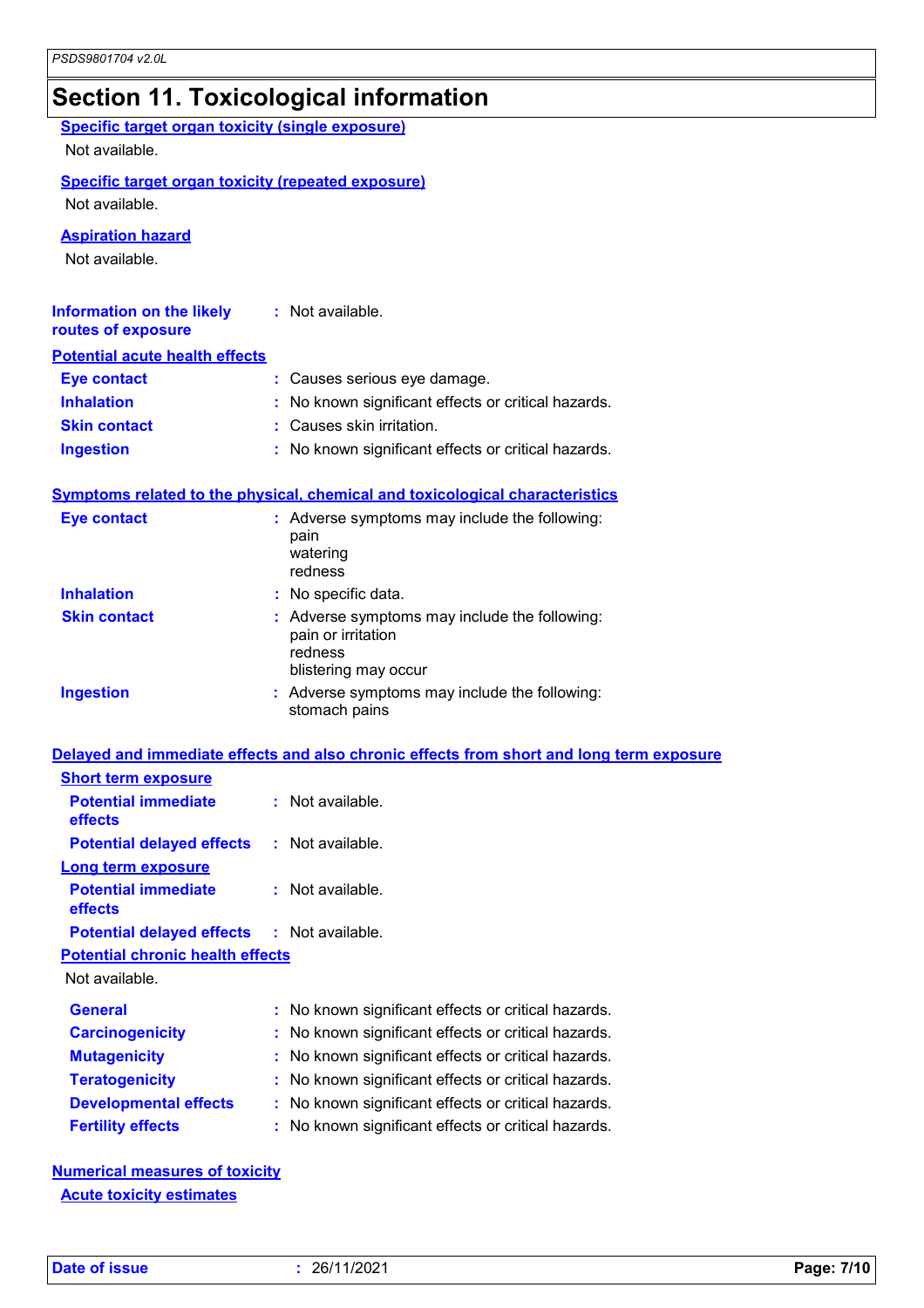### **Section 11. Toxicological information**

| Route  | <b>ATE value</b> |
|--------|------------------|
| Oral   | 34246.58 mg/kg   |
| Dermal | 75342.47 mg/kg   |

### **Section 12. Ecological information**

#### **Toxicity**

| <b>Product/ingredient name</b>      | <b>Result</b>                                                                                                                                                                             | <b>Species</b>                               | <b>Exposure</b>                                         |
|-------------------------------------|-------------------------------------------------------------------------------------------------------------------------------------------------------------------------------------------|----------------------------------------------|---------------------------------------------------------|
| didecyldimethylammonium<br>chloride | Acute EC50 0.062 mg/l Fresh water                                                                                                                                                         | Algae                                        | 72 hours                                                |
|                                     | Acute EC50 0.029 mg/l Fresh water<br>Acute LC50 0.49 mg/l Fresh water<br>Chronic EC10 0.02 mg/l Fresh water<br>Chronic NOEC 0.013 mg/l Fresh water<br>Chronic NOEC 0.021 mg/l Fresh water | Daphnia<br>Fish<br>Algae<br>Algae<br>Daphnia | 48 hours<br>96 hours<br>72 hours<br>72 hours<br>21 days |

#### **Persistence and degradability**

| <b>Product/ingredient name</b>      | <b>Test</b>                                                                           | <b>Result</b>              |                   | <b>Dose</b> | <b>Inoculum</b>          |
|-------------------------------------|---------------------------------------------------------------------------------------|----------------------------|-------------------|-------------|--------------------------|
| didecyldimethylammonium<br>chloride | IOECD 301 B<br>301B Ready<br>Biodegradability -<br>I <sub>CO2</sub> Evolution<br>Test | 66.2 % - Readily - 28 days |                   | -           | $\overline{\phantom{0}}$ |
| <b>Product/ingredient name</b>      | <b>Aquatic half-life</b>                                                              |                            | <b>Photolysis</b> |             | <b>Biodegradability</b>  |
| didecyldimethylammonium<br>chloride |                                                                                       |                            |                   |             | Readily                  |

#### **Bioaccumulative potential**

Not available.

#### **Mobility in soil**

**Soil/water partition coefficient (Koc) :** Not available.

**Other adverse effects** : No known significant effects or critical hazards.

### **Section 13. Disposal considerations**

| <b>Disposal methods</b> | : The generation of waste should be avoided or minimized wherever possible.<br>Disposal of this product, solutions and any by-products should at all times comply<br>with the requirements of environmental protection and waste disposal legislation<br>and any regional local authority requirements. Dispose of surplus and non-<br>recyclable products via a licensed waste disposal contractor. Waste should not be<br>disposed of untreated to the sewer unless fully compliant with the requirements of<br>all authorities with jurisdiction. Waste packaging should be recycled. Incineration or<br>landfill should only be considered when recycling is not feasible. This material and<br>its container must be disposed of in a safe way. Care should be taken when<br>handling emptied containers that have not been cleaned or rinsed out. Empty<br>containers or liners may retain some product residues. Avoid dispersal of spilled |
|-------------------------|----------------------------------------------------------------------------------------------------------------------------------------------------------------------------------------------------------------------------------------------------------------------------------------------------------------------------------------------------------------------------------------------------------------------------------------------------------------------------------------------------------------------------------------------------------------------------------------------------------------------------------------------------------------------------------------------------------------------------------------------------------------------------------------------------------------------------------------------------------------------------------------------------------------------------------------------------|
|                         | material and runoff and contact with soil, waterways, drains and sewers.                                                                                                                                                                                                                                                                                                                                                                                                                                                                                                                                                                                                                                                                                                                                                                                                                                                                           |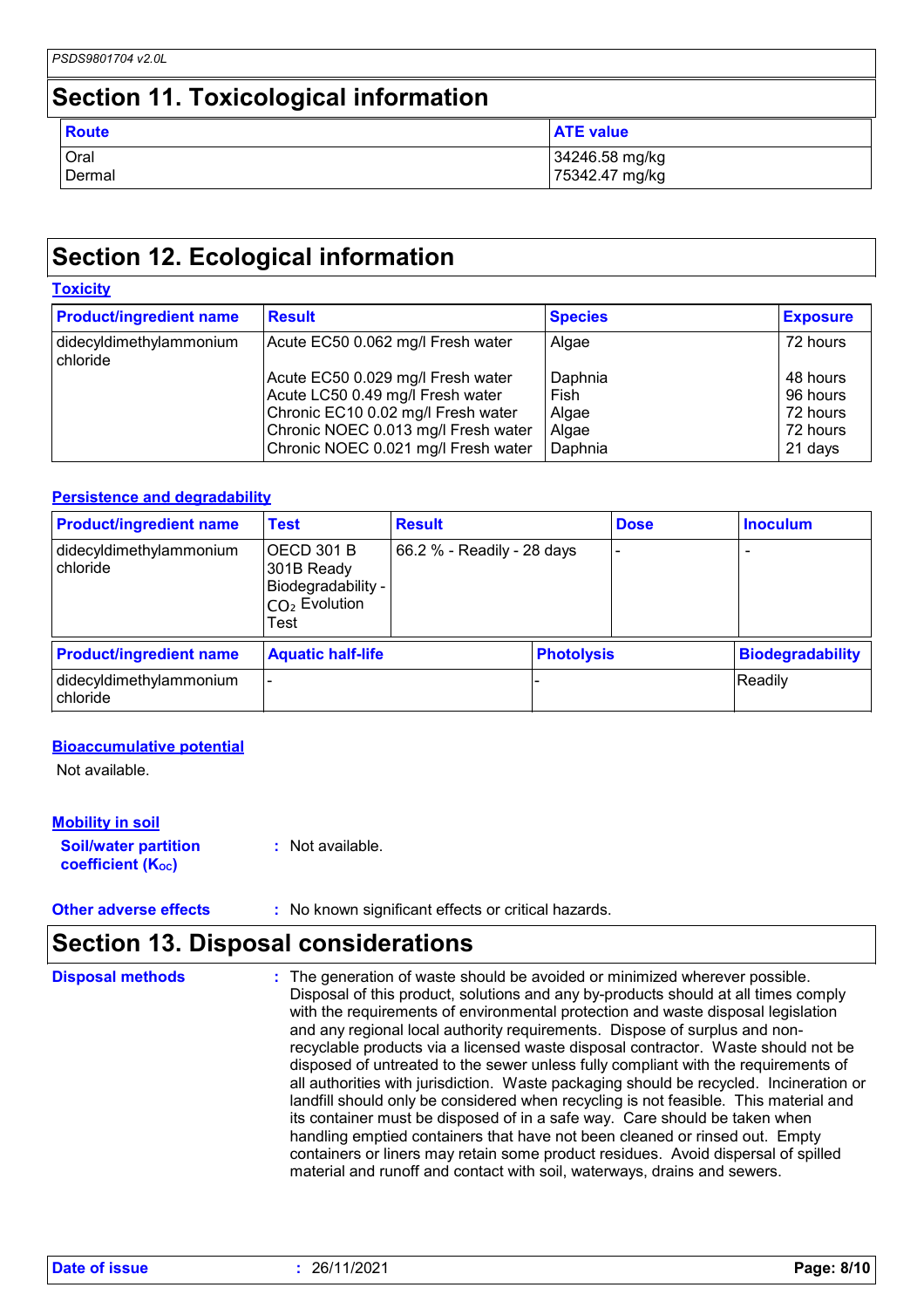### **Section 14. Transport information**

|                                      | <b>ADG</b>               | <b>ADR/RID</b> | <b>IMDG</b>    | <b>IATA</b>              |
|--------------------------------------|--------------------------|----------------|----------------|--------------------------|
| <b>UN number</b>                     | Not regulated.           | Not regulated. | Not regulated. | Not regulated.           |
| <b>UN proper</b><br>shipping name    |                          |                |                |                          |
| <b>Transport hazard</b><br>class(es) | $\overline{a}$           |                |                | $\overline{\phantom{0}}$ |
| <b>Packing group</b>                 | $\overline{\phantom{a}}$ |                |                |                          |
| <b>Environmental</b><br>hazards      | No.                      | No.            | No.            | ∣No.                     |

**Special precautions for user : Transport within user's premises:** always transport in closed containers that are upright and secure. Ensure that persons transporting the product know what to do in the event of an accident or spillage.

**Transport in bulk according :** Not available. **to IMO instruments**

### **Section 15. Regulatory information**

|                                   | <b>Standard for the Uniform Scheduling of Medicines and Poisons</b>    |
|-----------------------------------|------------------------------------------------------------------------|
| Not Scheduled                     |                                                                        |
|                                   | <b>Model Work Health and Safety Requiations - Scheduled Substances</b> |
| No listed substance               |                                                                        |
| <b>Australia inventory (AICS)</b> | : All components are listed or exempted.                               |
| <b>New Zealand Inventory of</b>   | : Not determined.                                                      |
| <b>Chemicals (NZIoC)</b>          |                                                                        |
| <b>HSNO Group Standard</b>        | : Cleaning Products (Subsidiary hazard)                                |
| <b>HSNO Approval Number</b>       | : HSR002530                                                            |
| <b>Approved Handler</b>           | : No                                                                   |
| <b>Requirement</b>                |                                                                        |
| <b>Tracking Requirement</b>       | : No                                                                   |
|                                   |                                                                        |

### **Section 16. Any other relevant information**

|                                             | Section 16. Any other relevant information                                                                                                                                                                                                                                                                                                                                                                                                                                                                                                                                                                                                                                                                                 |            |
|---------------------------------------------|----------------------------------------------------------------------------------------------------------------------------------------------------------------------------------------------------------------------------------------------------------------------------------------------------------------------------------------------------------------------------------------------------------------------------------------------------------------------------------------------------------------------------------------------------------------------------------------------------------------------------------------------------------------------------------------------------------------------------|------------|
|                                             |                                                                                                                                                                                                                                                                                                                                                                                                                                                                                                                                                                                                                                                                                                                            |            |
| <b>Key to abbreviations</b>                 | : ADG = Australian Dangerous Goods<br>ATE = Acute Toxicity Estimate<br><b>BCF</b> = Bioconcentration Factor<br>GHS = Globally Harmonized System of Classification and Labelling of Chemicals<br>IATA = International Air Transport Association<br>IBC = Intermediate Bulk Container<br><b>IMDG = International Maritime Dangerous Goods</b><br>LogPow = logarithm of the octanol/water partition coefficient<br>MARPOL = International Convention for the Prevention of Pollution From Ships,<br>1973 as modified by the Protocol of 1978. ("Marpol" = marine pollution)<br>NOHSC = National Occupational Health and Safety Commission<br>SUSMP = Standard Uniform Schedule of Medicine and Poisons<br>UN = United Nations |            |
| Date of issue / Date of<br>revision         | : 26/11/2021                                                                                                                                                                                                                                                                                                                                                                                                                                                                                                                                                                                                                                                                                                               |            |
| <b>Version</b>                              | : 2L                                                                                                                                                                                                                                                                                                                                                                                                                                                                                                                                                                                                                                                                                                                       |            |
| Procedure used to derive the classification |                                                                                                                                                                                                                                                                                                                                                                                                                                                                                                                                                                                                                                                                                                                            |            |
| Date of issue                               | : 26/11/2021                                                                                                                                                                                                                                                                                                                                                                                                                                                                                                                                                                                                                                                                                                               | Page: 9/10 |